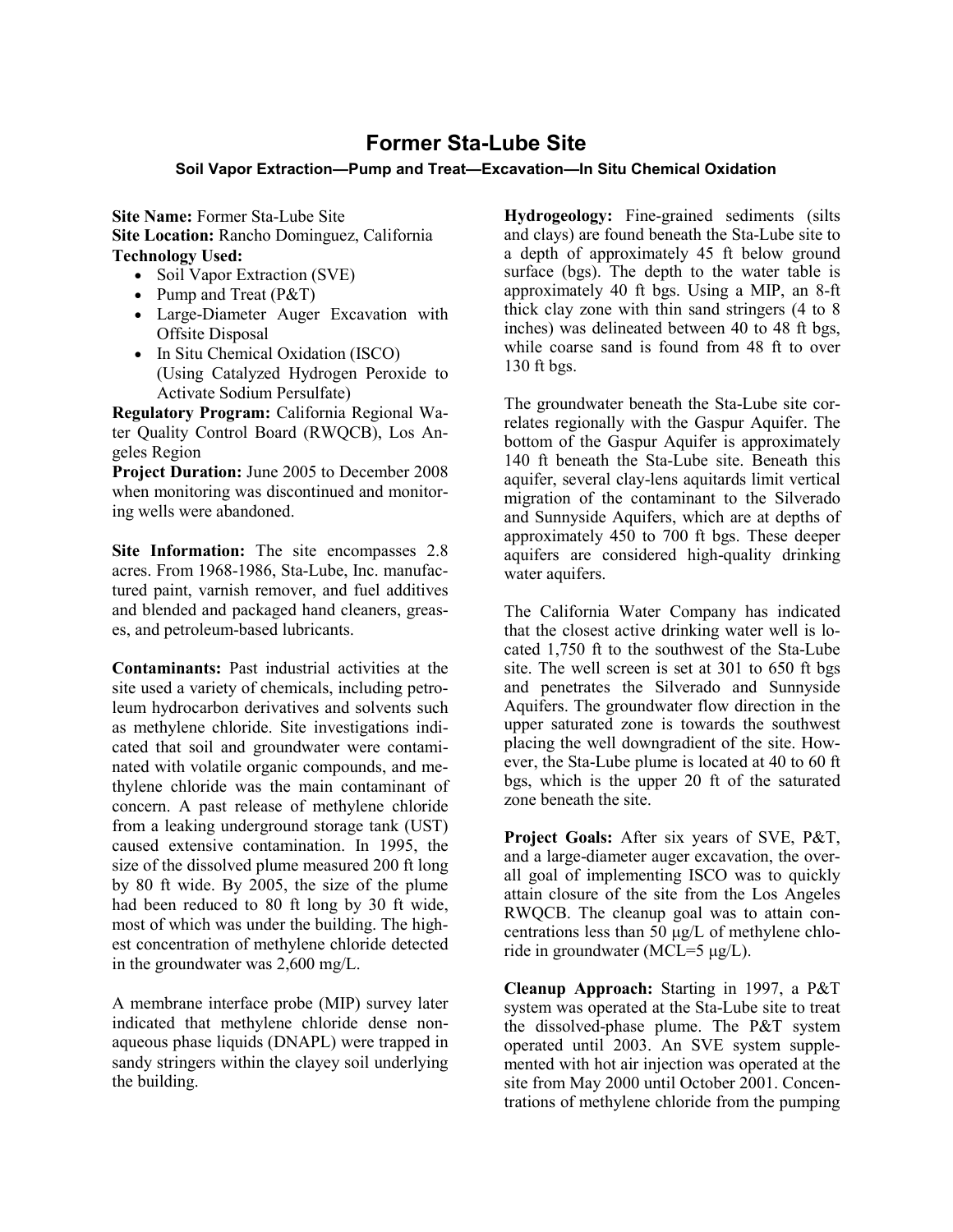wells were below 100 μg/L in groundwater, and the soil and groundwater were close to attaining closure from the Los Angeles RWQCB. However, when the systems were turned off, the concentrations of methylene chloride rebounded significantly, suggesting the presence of DNAPL.

A supplemental site investigation conducted using a MIP for high resolution characterization revealed DNAPL source zones in sandy stringers trapped within clayey zones at depths of 40 to 48 ft. To remove the DNAPL, these source zones were excavated to a depth of 48 ft using large-diameter augers. The  $266 \text{ yd}^3$  of contaminated soil was staged and disposed of offsite. Despite these efforts, groundwater contamination levels still remained high (Table 1). Further investigation revealed methylene chloride had migrated into the clayey soil beneath the building and was slowly seeping out and contaminating the groundwater.

| Table 1. Groundwater Contaminant      |                            |
|---------------------------------------|----------------------------|
| Concentrations Measured June 14, 2004 |                            |
| Contaminant                           | <b>Concentration Range</b> |
|                                       | $(\mu g/L)$                |
| Acetone                               | $ND-220$                   |
| Benzene                               | $ND - 6.7$                 |
| Toluene                               | $ND - 34$                  |
| Bromochloromethane                    | $ND - 110$                 |
| $1,1$ -DCA                            | $ND - 27$                  |
| $1,1$ -DCE                            | $ND - 89$                  |
| trans-1,2-DCE                         | ND - 73                    |
| <b>Bromoform</b>                      | $ND - 16$                  |
| Dibromochloromethane                  | $ND - 11$                  |
| Chloroform                            | $ND - 88$                  |
| Methylene Chloride                    | $ND - 18,000$              |
| $1, 1, 2, 2$ -TCA                     | $ND - 25$                  |

ND = non-detect

On December 15, 2004, the Los Angeles RWQCB approved ISCO using catalyzed hydrogen peroxide activation of sodium persulfate  $(Klozür^{\omega})$  for groundwater remediation.

Activated sodium persulfate is a strong oxidant that creates sulfate radicals, which are effective in treating dissolved recalcitrant contaminants. The catalyzed hydrogen peroxide (a Fenton's type reaction) attacks contaminants directly with the hydroxyl radicals that are produced. The

Fenton's reaction is a highly exothermic reaction that helps strip the sorbed contaminants from the soil and convert them to the dissolved phase.

A total of 23 application wells were installed at the site, with an estimated radius of influence of 8 to 12 ft. Sixteen wells were installed inside and seven were installed outside the building (Figure 1). The target groundwater remediation zone was 40 to 48 ft below grade surface.



Approximately 7,700 gallons of 22% sodium persulfate solution were injected over the course of six days. This was followed by an injection of 12,044 gallons of 17.5% hydrogen peroxide for 14 days to activate the persulfate. Downhole thermocouples monitored the temperature underground to ensure a temperature of 120-160○ F for optimum generation of hydroxyl radicals with minimal decomposition of the hydrogen peroxide.

Logistical challenges included the use of angled wells to minimize disruption of business operations in the building and safely performing injections inside an active facility. The reaction of catalyzed peroxide produces hydroxyl radicals, heat, and oxygen which tend to force treated groundwater and vapor up to the ground surface via conduits (e.g., soil crevices, abandoned borings, utility lines, etc.). Therefore, the flow of the injectants had to be optimized to control the reaction.